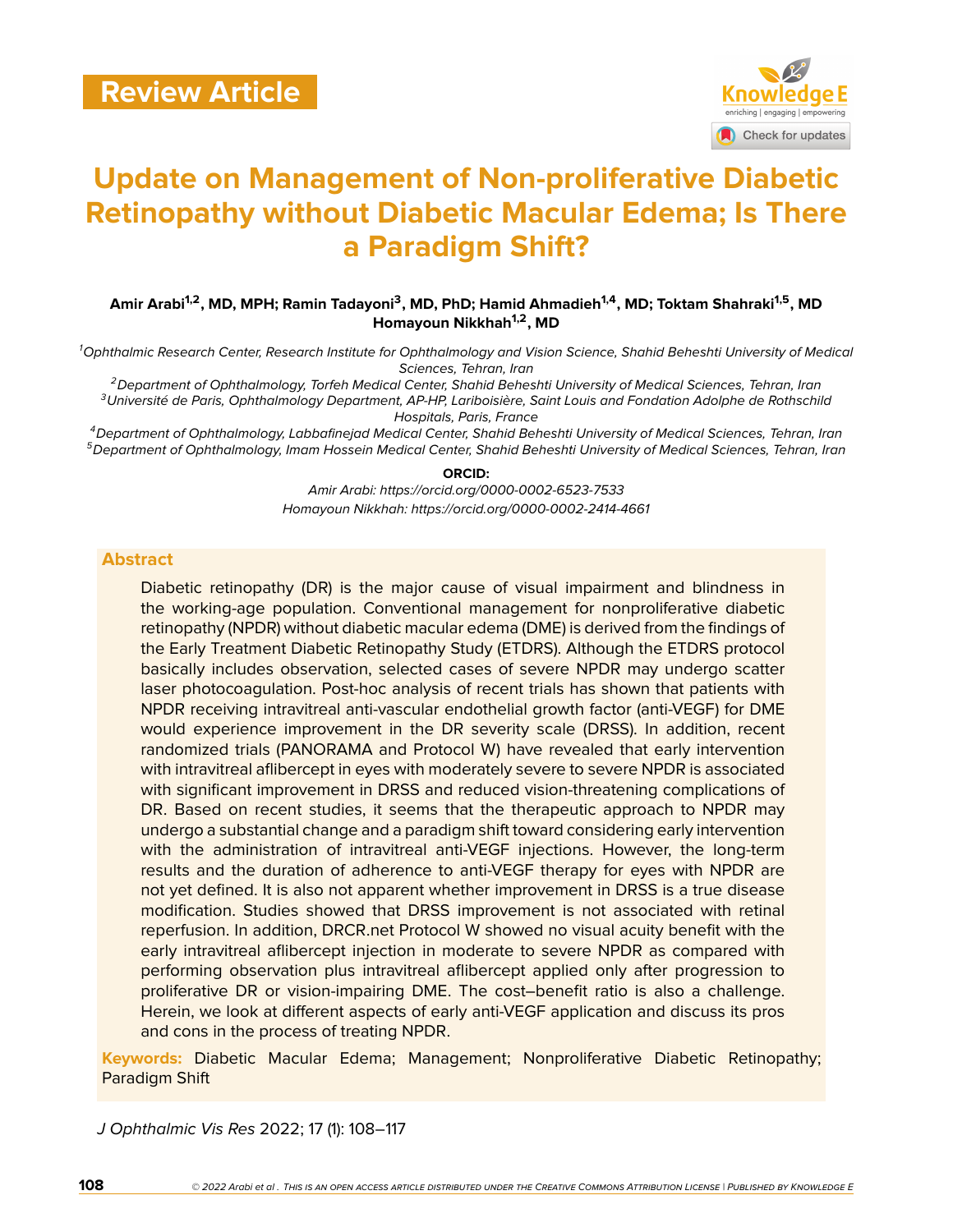#### **INTRODUCTION**

According to the recent report of the International Diabetes Federation (IDF), about 400 million people live with diabetes mellitus (DM) worldwide; this prevalence is estimated to approach 600 million individuals by  $2035$ .<sup>[[1](#page-6-0)]</sup> One of the most common microvascular complications of DM is diabetic retinopathy (DR), which is reported to be the leading cause of visual impairment in the working-age population.<sup>[[2](#page-6-1), [3](#page-6-2)]</sup> Diabetic retinopathy is classically categorized into two types: nonproliferative diabetic retinopathy (NPDR) and proliferative diabetic retinopathy (PDR). Diabetic macular edema (DME) is another important manifestation of DR, which may be experienced across all DR severity stages. While approaches to the patients with PDR or DME is straightforward, the therapeutic approach to NPDR patients with no DME has not been well established.

Conventional management for NPDR without DME, which is derived from the findings of the Early Treatment Diabetic Retinopathy Study (ETDRS)<sup>[\[4](#page-6-3)]</sup> includes observation for mild and moderate NPDR. Most cases of severe NPDR are also followed closely; however, selected cases may undergo scatter laser photocoagulation. Post-hoc analysis of recent trials has shown that patients with NPDR receiving intravitreal anti-vascular endothelial growth factor (anti-VEGF) drugs for DME would experience amelioration in the DR severity scale (DRSS).<sup>[\[5,](#page-6-4) [6](#page-6-5)]</sup> In addition, more recent randomized controlled trials (PANORAMA study and DRCR.net Protocol W) have revealed that early intervention with intravitreal injection of aflibercept in eyes with moderately severe to severe NPDR may be associated with significant improvement in DRSS and reduced vision-threatening complications although the effect on visual acuity has not been

#### **Correspondence to:**

Homayoun Nikkhah, MD. Ophthalmic Research Center, Research Institute for Ophthalmology and Vision Science, Shahid Beheshti University of Medical Sciences, No. 23, Paidarfdard St., Boostan 9 St., Pasadaran Ave., Tehran 16666, Iran. E-mail: h.nikkhah52@gmail.com

Received 13-08-2021; Accepted 11-11-2021

**Access this article online Website:** <https://knepublishing.com/index.php/JOVR> **DOI:** 10.18502/jovr.v17i1.10175

significantly different compared to proper follow-up with timely treatment of complications.<sup>[[7,](#page-6-6) [8\]](#page-6-7)</sup> Based on recent studies, the therapeutic approach toward treating NPDR may undergo a significant change and paradigm shift to early intervention with intravitreal anti-VEGF injections that may substitute the conventional approach. However, the longterm results of anti-VEGF therapy for eyes with NPDR are not yet determined, and it is not clear how durable this approach will be and whether it is connected with enhanced visual functions and improved quality of life (QoL). The cost– benefit ratio is also a challenge that needs to be addressed. Herein, we review the different aspects of NPDR management and the early application of anti-VEGF therapy.

#### **Management of NPDR Without DME**

Management of NPDR patients without DME involves all interventions that prevent occurrence of vision-threatening complications including PDR and DME. This goal can be achieved by both systemic and ocular interventions.

#### **Systemic management**

#### *Glycemic control*

Control of hyperglycemia remains the basis of care in diabetic patients. Intensive glycemic control evaluated in two landmark trials, the Diabetes Control and Complications Trial (DCCT) and the UK Prospective Diabetes Study (UKPDS), assisted in reducing the risk of developing retinopathy and slowing the DR progression in both type 1 and type 2 DM<sup>[[9](#page-6-8), [10](#page-6-9)]</sup> These results have been supported in other studies.<sup>[\[11](#page-7-0), [13\]](#page-7-1)</sup> As an observation in the DCCT and UKPDS, the people in the early intensive glycemic control group had a significantly lower risk for long-term retinopathy progression and microvascular disorders regardless of the glycemic condition in the later course of the diabetes.<sup>[[14](#page-7-2), [15](#page-7-3)]</sup> The American Diabetes Association (ADA)

**How to cite this article:** Arabi A, Tadayoni R, Ahmadieh H, Shahraki T, Nikkhah H. Update on Management of Non-proliferative Diabetic Retinopathy without Diabetic Macular Edema; Is There a Paradigm Shift? . J Ophthalmic Vis Res 2022;17:108–117.

This is an open access journal, and articles are distributed under the terms of the Creative Commons Attribution-NonCommercial-ShareAlike 4.0 License, which allows others to remix, tweak, and build upon the work non-commercially, as long as appropriate credit is given and the new creations are licensed under the identical terms.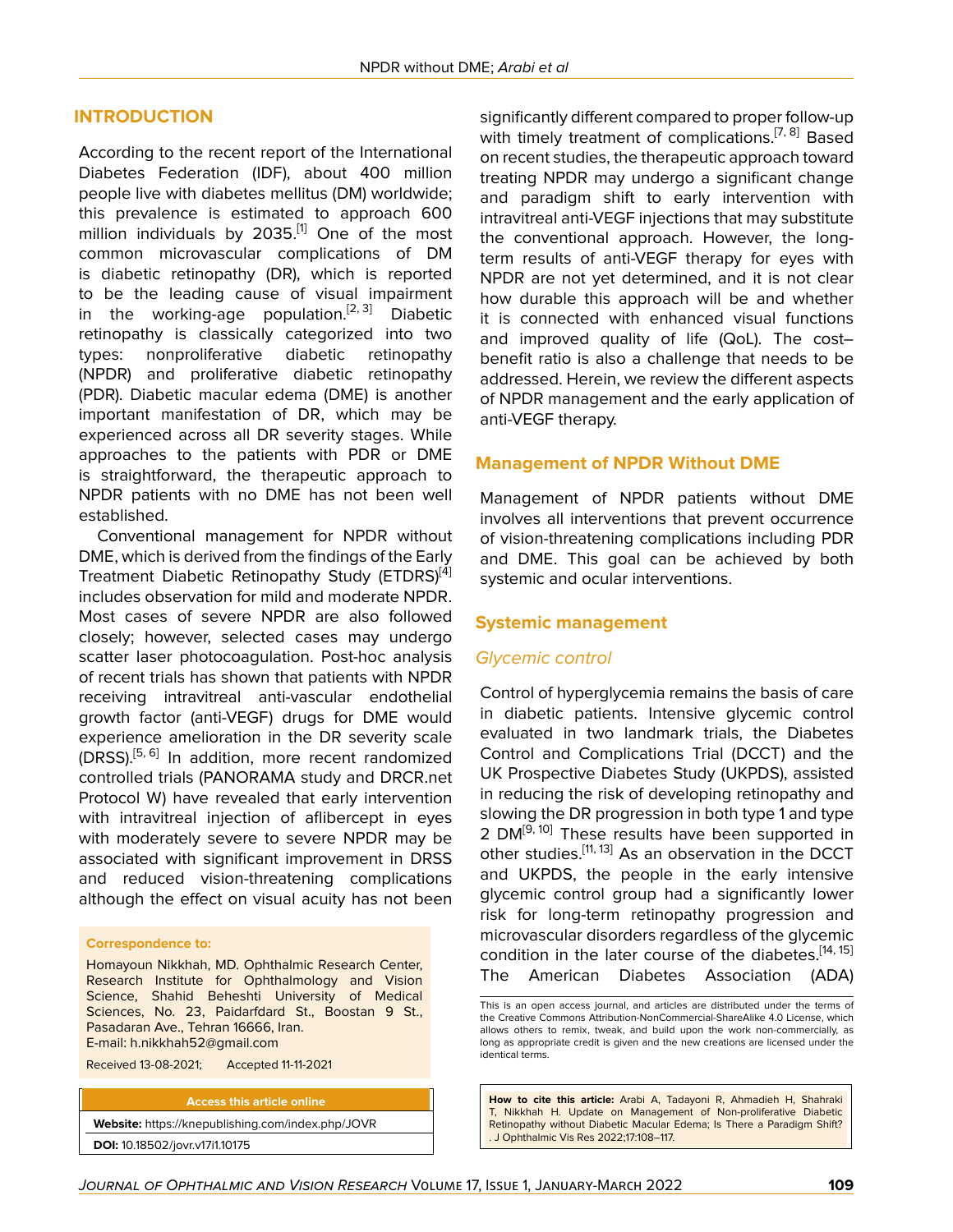recommends a hemoglobin A1c (HbA1c) of <7%, with the recommendation of adjustment on an individual basis to avoid probable complications, such as hypoglycemia.<sup>[[16\]](#page-7-4)</sup>

## *Blood pressure control*

Several studies have investigated the role of blood pressure regulation in the incidence and progression of DR. Some of these studies have demonstrated a positive effect from the intensive control of blood pressure, whereas no beneficial effect on the incidence and progression of DR has been observed in others.<sup>[\[17](#page-7-5)[–20\]](#page-7-6)</sup> Generally, blood pressure control has been recommended as a principal part of the standard care in diabetic patients, primarily because of its known beneficial effect on macro-vascular complications of DM rather than for its effect on DR.<sup>[\[21](#page-7-7)]</sup> However, blood pressure control may also reduce the damage to endothelial cells, through which slowing of DR progression may be achieved.<sup>[\[22](#page-7-8)]</sup> The available evidence does not support the idea that blood pressure control alone can inhibit or slow the progression of DR.[\[23](#page-7-9)]

# *Control of hyperlipidemia*

The effects of dyslipidemia on DR incidence and progression have been controversial. In a new meta-analysis, no significant difference in lipid profile was observed between patients with and without DR.<sup>[[24](#page-7-10)]</sup> However, Sankara Nethralaya Diabetic Retinopathy Epidemiology and Molecular Genetic Study (SN-DREAMS II) reported a threefold increase in the risk of DR progression to PDR stage in patients with higher triglycerides levels.<sup>[[25\]](#page-7-11)</sup> The ACCORD Eye Study has confirmed that fenofibrate benefits patients with DR.<sup>[[26\]](#page-7-12)</sup> Furthermore, the FIELD study confirmed that fenofibrate could prevent the progression of DR independent of serum lipids' levels.<sup>[[27](#page-7-13)]</sup> It is postulated that the role of fenofibrate is more effective via iron chelation rather than hyperlipidemia treatment. Given the role of iron in retinal damages via oxidative pathways, iron chelation with fenofibrate may play a protective role in reducing retinal damage in DR.<sup>[\[28](#page-7-14)]</sup> In the Collaborative Atorvastatin Diabetes Study and the Heart Protection Study, the progression of DR did not differ between patients treated with statins and those who received placebo.[\[29](#page-7-15), [30\]](#page-7-16)

# *Miscellaneous systemic risk factors*

Anemia is considered a risk factor of the microvascular complications of diabetic patients.<sup>[\[31](#page-7-17), [32\]](#page-7-18)</sup> Some studies have suggested that lower hemoglobin levels may be linked to progression of DR.<sup>[[33](#page-7-19), [34\]](#page-7-20)</sup> Dietary modification, regular monitoring of anemia, and treatment with supplements may stop the progression of DR.<sup>[\[35](#page-7-21)]</sup>

A meta-analysis has revealed an association between vitamin D deficiency and increased risk of DR in type 2 DM.<sup>[\[36](#page-7-22)]</sup> Recently, it has been postulated that vitamin D3 exerts protective effects against retinal cell apoptosis and vascular damage in DR patients via an anti-inflammatory mechanism.<sup>[[37\]](#page-7-23)</sup>

A new meta-analysis discovered that the risk of DR was greater in smokers with type 1 diabetes; while in those patients who suffered with type 2 diabetes, the risk of PDR significantly decreased in smokers in comparison with nonsmokers.<sup>[[38](#page-7-24)]</sup> In the Wisconsin Epidemiologic Study of Diabetic Retinopathy (WESDR), smoking was not significantly associated with the progression of DR in a 4-year and 10-year follow-up period.<sup>[[39](#page-7-25)]</sup> Although the relationship between smoking and progression of DR remains inconclusive, there is evidence that suggests that smoking encourages macro-vascular complications associated with DM. As a result, it is recommended that patients who suffer with DM be strongly advised to cease smoking.

# **Ophthalmic management**

# *Laser photocoagulation for NPDR*

As DR reaches proliferative stage, retinal photocoagulation is applied to preserve the vision. This indication was derived from the presentation of two landmark studies, Diabetic Retinopathy Study (DRS) and ETDRS, where the findings convinced ophthalmologists to reach consensus on laser photocoagulation as a gold standard procedure for high-risk PDR (HRPDR).<sup>[\[40](#page-7-26)]</sup> Nevertheless, the question remains: Can retinal photocoagulation for patients with nonproliferative stages of DR decrease the risk of visual impairment by preventing the progression to PDR stage?

Patients with either PDR in at least one eye or severe NPDR in both eyes were included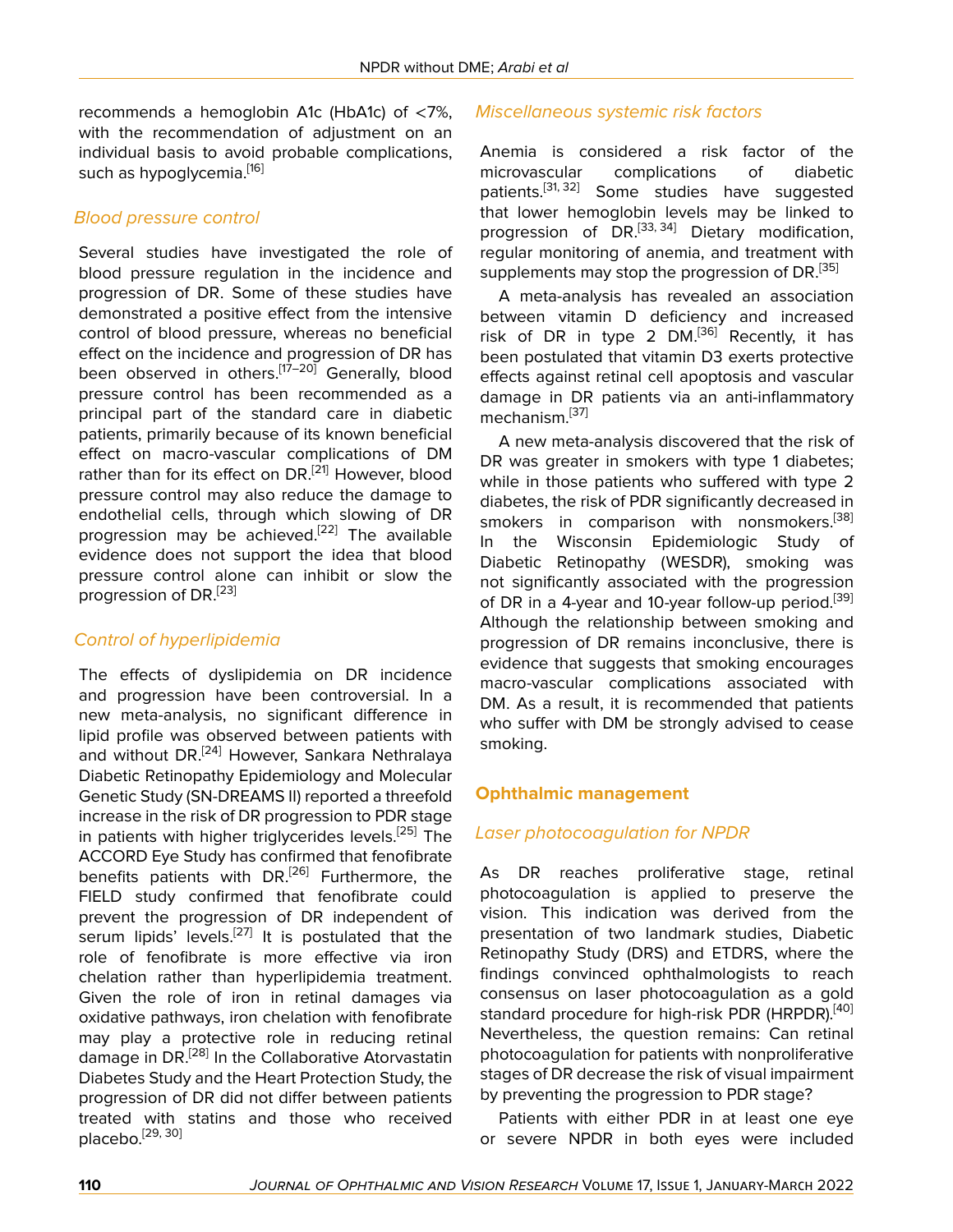in the DRS. $[41]$  $[41]$  $[41]$  One eye of each patient was randomly assigned to laser photocoagulation and the second eye was considered as the control group. The two-year risk of severe visual loss in eyes with severe NPDR was 3.2% and 2.8% in the control and laser photocoagulation groups, respectively. The four-year rates were 12.8% and 4.3%, respectively. Although the researchers found that 50% of the eyes with severe NPDR who were in the control group developed new vessels in one year, after considering the small risk of severe visual loss in the control group and the possible side effects of laser photocoagulation they did not recommend laser photocoagulation for all NPDR patients. Nevertheless, the DRS offered laser photocoagulation in NPDR eyes in some instances: one eye of a patient with severe NPDR in both eyes, presence of severe retinal ischemia, when the patient was pregnant or there was coexisting disorders such as renal failure that might accelerate the course of DR.<sup>[\[40](#page-7-26)]</sup>

The ETDRS remains the only study addressing the question of the suitable time for starting laser photocoagulation.<sup>[\[4\]](#page-6-3)</sup> Patients with moderate to severe NPDR or early PDR were included. Early photocoagulation was randomly performed in one eye of each patient and the other eye was assigned to deferred photocoagulation. In the latter, patients underwent laser therapy when high-risk PDR was detected. In the deferred photocoagulation group who had severe NPDR, the rate of PDR development was 51%, 71%, and 79% in the first-, third-, and fifth-year visits, respectively.<sup>[\[4](#page-6-3)]</sup> Compared to deferred photocoagulation, early photocoagulation decreased progression to highrisk PDR by 25% and 50% with full scatter and mild scatter photocoagulation, respectively.<sup>[\[4\]](#page-6-3)</sup> However, the rate at the five-year visit determined that severe visual loss was low and comparable among the study groups (2.6% and 3.7% in early and deferral photocoagulation groups, respectively).<sup>[[4](#page-6-3)]</sup>

A recent survey built a Markov model to explore whether it would be cost-effective either to apply panretinal photocoagulation (PRP) at the NPDR stage or to wait until HRPDR developed.<sup>[[43](#page-8-1)]</sup> They found that earlier PRP at the severe NPDR stage was less costly and more effective than administering PRP to patients with high-risk PDR. It meant that fewer patients in the earlier PRP group progressed to more advanced stages of DR.

The most common complications of PRP are decreased visual field and exacerbation of macular

edema.<sup>[\[44,](#page-8-2) [45](#page-8-3)]</sup> Fong et al have reported that visual field defects may occur in almost half of the treated patients, and the incidence is correlated with the intensity of the laser therapy.<sup>[[46\]](#page-8-4)</sup> A recent study based on optical coherence tomography angiography (OCT-A) has reported that in lasertreated severe NPDR eyes, ocular blood flow is significantly reduced, which may be associated with decreased visual acuity in these patients.<sup>[\[47\]](#page-8-5)</sup>

# *Anti-VEGF for NPDR*

Intravitreal anti-VEGF therapy for NPDR is an evolving concept. Clinical data show that VEGF contributes to the pathogenesis of both NPDR and PDR.<sup>[\[48,](#page-8-6) [49](#page-8-7)]</sup> According to the results of retrospective studies, anti-VEGF treatment can improve the DRSS and reduce the rate of PDR development.<sup>[\[50](#page-8-8)]</sup>

# *Utilization of anti-VEGF in NPDR with DME*

RISE and RIDE were two phase-III, doubleblind randomized clinical trials of intravitreal ranibizumab versus sham in patients with DME. In an exploratory analysis of RISE and RIDE trials, among the eyes with baseline ETDRS severity level of 53 (severe NPDR) or less, monthly intravitreal ranibizumab injection administered for 24 months was associated with a  $\geq$ 2-step improvement in DRSS in 47% of eyes, as compared to 6.8% in the sham group  $(P < 0.001)$ <sup>[\[5\]](#page-6-4)</sup> Furthermore, it has been noted that the cumulative probability of DR progression was 34% in the sham-treated patients and 11.2–11.5% in the ranibizumab-treated patients by month 24.<sup>[[5](#page-6-4)]</sup> In addition, it has been reported that intravitreal ranibizumab in patients of RISE and RIDE trials slowed the progression of retinal non-perfused areas.<sup>[\[51\]](#page-8-9)</sup>

Similarly, in the VIVID-DME and VISTA-DME trials, a significantly greater proportion of patients treated with aflibercept (week 100: 34.9%) compared with those treated with laser (13%) achieved a  $\geq$ 2 step DRSS improvement ( $P < 0.0001$ ).<sup>[\[52](#page-8-10)]</sup> In addition, the proportion of patients who developed PDR was significantly less in those who received intravitreal aflibercept as compared with the sham-treated group (week 100: 2.2% vs 9.1%, *P* < 0.0001).[[52\]](#page-8-10)

DRCR.net Protocol T compared the efficacy of intravitreal aflibercept, ranibizumab, and bevacizumab in the treatment of DME. Based on a post hoc analysis of the Protocol T,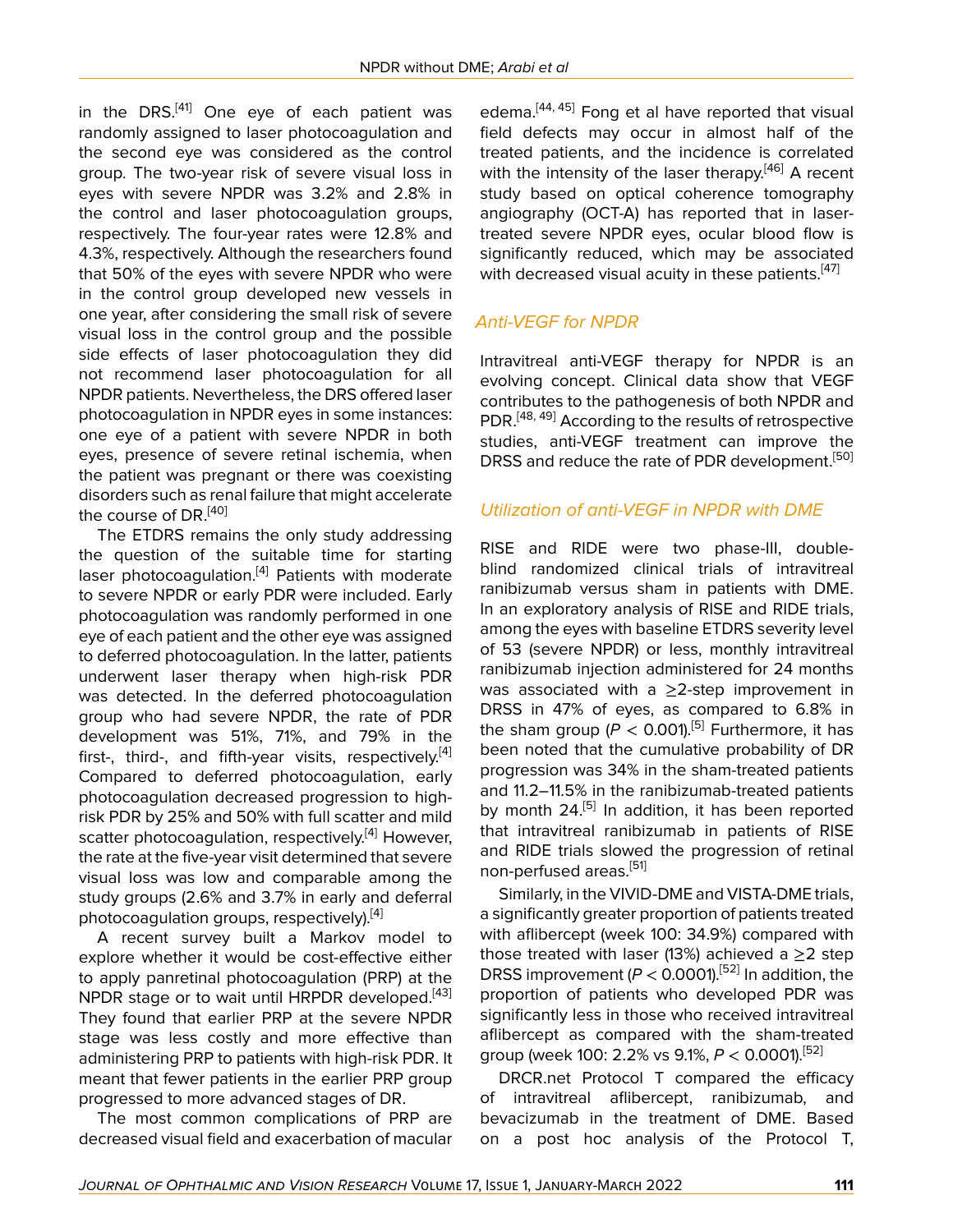25%, 22% and 31% of NPDR eyes receiving aflibercept, bevacizumab, and ranibizumab for DME demonstrated improvement in DRSS at two-year follow-up, respectively.<sup>[\[53](#page-8-11)]</sup> There were no statistically significant differences among the three commercially available anti-VEGFs in terms of inducing the regression of DR.

# *Utilization of anti-VEGF in NPDR without DME*

The PANORAMA study was the first randomized clinical trial evaluating the role of intravitreal aflibercept on DRSS and incidence of visionthreatening complications (PDR and/or anterior segment neovascularization) and center-involved (CI) DME in patients with moderately severe to severe NPDR without DME. In this phase-3 clinical trial, 402 patients were randomly assigned to sham versus aflibercept administered every 8 weeks after 5 monthly loading doses versus aflibercept administered every 16 weeks after 3 monthly loading doses. At two-year followup, the proportion of eyes with 2-step or more improvement in DRSS was 12.8%, 62.2%, and 50% in the sham group, every 16 weeks aflibercept group and every 8 weeks (converted to pro re nata [PRN] in the second year) aflibercept group, respectively ( $P < 0.001$  for both).<sup>[\[7](#page-6-6)]</sup> Furthermore, the proportion of eyes that developed visionthreatening complications and/or CI-DME were 50.4%, 16.3%, and 18.7% in the sham group, every 16 weeks and every 8 weeks aflibercept groups, respectively (*P* < 0.001 for both comparisons).

DRCR.net Protocol W is a phase-3 randomized clinical trial evaluating the role of intravitreal aflibercept (injected at baseline, months 1, 2, and 4; and after that every four months through to two years) versus sham in reducing vision-threatening complications in eyes with moderate to severe NPDR.<sup>[[8](#page-6-7)]</sup> While the primary endpoint was recently reported at two years, the patients will be followedup to four years. The two-year risk of developing CI-DME with decreased visual acuity or PDR was 16.3% and 43.5% in the aflibercept and sham groups, respectively (adjusted hazard ratio, 0.32 [97.5% confidence interval {CI}, 0.21–0.5; *P* < 0.001]). DRSS improved ≥2-steps from baseline to year 2 in 44.8% and 13.7% of eyes receiving aflibercept and sham, respectively (adjusted odds ratio, 5.91 [97.5% CI, 3.19–10.95; *P* < 0.001]).

Monte Carlo simulation of a real-world cohort of treatment-naive patients with NPDR from the IBM®

Explorys® database suggested that severe NPDR treatment with anti-VEGF would significantly decrease the probability of progression to PDR by 51.7% at the five-year follow-up period. Furthermore, the incidences of sustained blindness in severe NPDR patients were reduced with anti-VEGF therapy by 57.7% over a 10-year follow-up period.[\[54\]](#page-8-12)

The phase-2 BOULEVARD trial compared the efficacy of Faricimab, a bispecific antibody, inhibiting both VEGF-A and angiopoietin-2, with ranibizumab in the treatment of patients with DME.<sup>[[55](#page-8-13)]</sup> At the six-month follow-up period, among the patients who were treatment-naïve, 2-steps or greater improvement in the DRSS was achieved in 12.2%, 27.7%, and 38.6% of eyes in the 0.3 mg ranibizumab, 1.5 mg Faricimab, and 6 mg Faricimab groups, respectively.<sup>[\[55](#page-8-13)]</sup>

## **DISCUSSION**

Conventional management of NPDR without DME included observation along with controlling the systemic condition. The ETDRS showed that in one year, 26% of eyes with moderately severe NPDR and 52% of eyes with severe NPDR in the deferred photocoagulation group would progress to PDR, a vision-threatening complication of DR. The rate of progression to PDR reached 66% and  $75-81%$  at the five-year follow-up period.<sup>[[42](#page-8-14)]</sup> Recently, there has been increasing evidence that anti-VEGF treatments would improve DRSS and decrease the risk of vision-threatening complications such as PDR and DME,<sup>[[7,](#page-6-6) [8\]](#page-6-7)</sup> raising an important question: Is it recommended to target the DR at the nonproliferative stage by administering intravitreal anti-VEGF injections to prevent the disease progression and reduce the risk of vision threatening complications? There are pros and cons for this evolving approach.

### **Pros of Using Anti-VEGF in NPDR Without DME**

There is increasing evidence in favor of administering intravitreal anti-VEGF injection in nonproliferative stages of DR without DME. The PANORAMA study showed that intravitreal aflibercept reduces the risk of vision-threatening complications by 77% and 83% in every 16 weeks and every 8 weeks (PRN in the second year)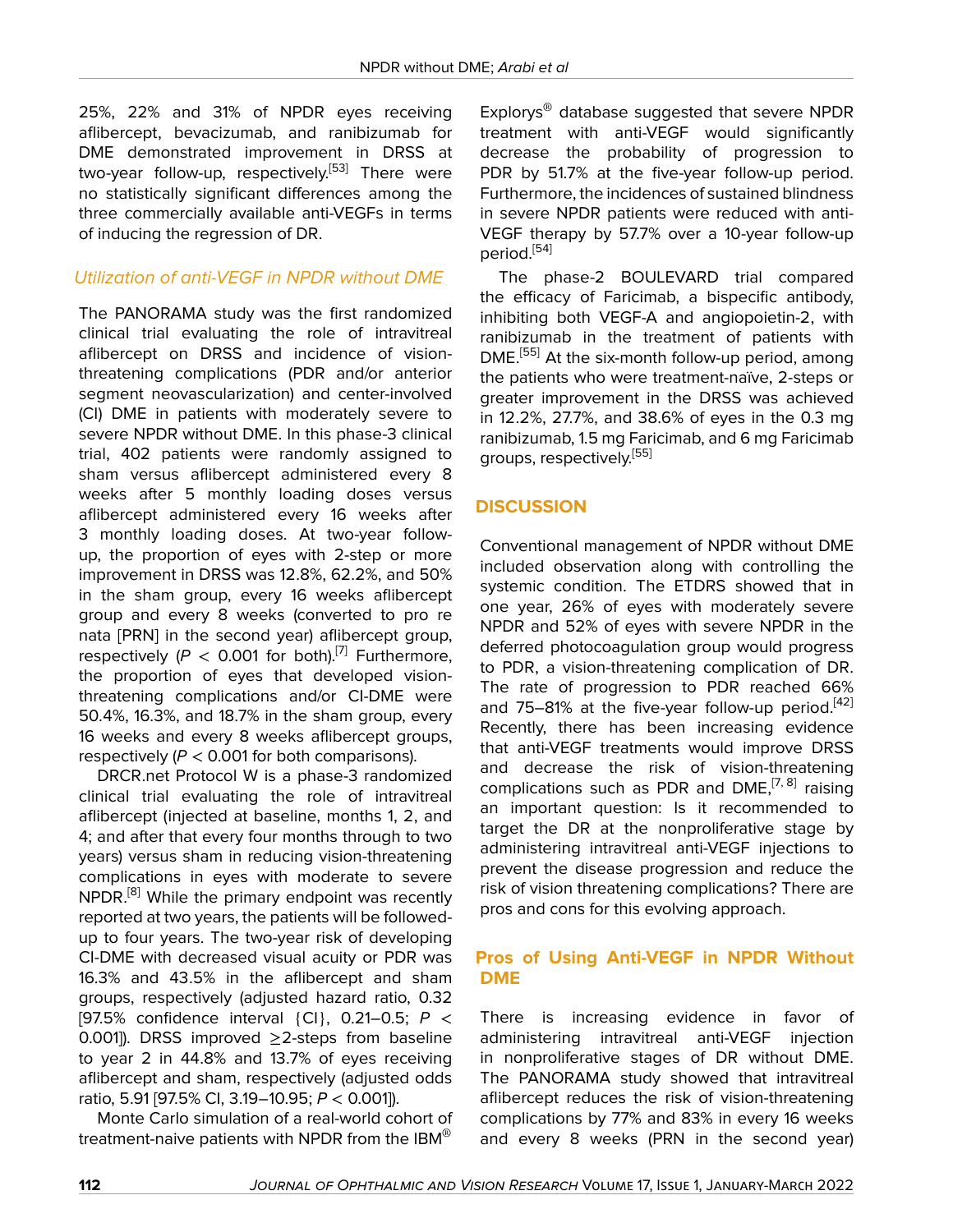groups, respectively, as compared with the sham group at 100 weeks.<sup>[[7\]](#page-6-6)</sup> At the end of the second year, data were also emphasized in the DRCR.net W protocol, where the risk of vision-threatening complications was 16.3% and 43.5% for the aflibercept and the sham groups, respectively.<sup>[\[8\]](#page-6-7)</sup>

Extension of non-perfusion areas is the major pathology in DR. Diabetic retinopathy leads to upregulation of VEGF and contributes to further progression of non-perfusion areas as a vicious cycle. It was demonstrated that anti-VEGF therapy slows the development and progression of retinal non-perfusion in patients with DME.<sup>[\[51](#page-8-9)]</sup> However, a small interventional cohort with short term follow-up showed that anti-VEGF induced improvement of DRSS could occur without any retinal reperfusion.<sup>[[56](#page-8-15)]</sup>

Epidemiological studies have shown that DR has an adverse effect on the quality of life (QoL). A recent longitudinal and observational study showed that QoL significantly decreases with aggravation of DR severity from mild NPDR to PDR.<sup>[\[57\]](#page-8-16)</sup> Furthermore, a cross-sectional study showed that vision-related functional burden is significantly greater in patients with severe NPDR or PDR versus those with no retinopathy.<sup>[[58\]](#page-8-17)</sup>

Longitudinal population-based studies have shown that more advanced DR at diagnosis is associated with higher risk of developing sustained blindness.<sup>[\[59](#page-8-18)]</sup> Kaplan-Meier's analysis of a recent epidemiological study has shown that eyes with moderate NPDR, severe NPDR, and PDR were 2.6, 3.6, and 4 times, respectively, more likely to develop sustained blindness, as compared to eyes with mild NPDR, after two years of follow-up.<sup>[[59\]](#page-8-18)</sup>

### **Cons of Using Anti-VEGF in NPDR Without DME**

At the end of two-year follow-up in the PANORAMA study, 49.6% of eyes in the sham group did not develop vision-threatening complications and/or  $CI-DME.$ <sup>[\[7](#page-6-6)]</sup> This shows that nearly half of the patients who have NPDR will not progress to PDR or develop DME despite not receiving any intraocular injection.

Some complications have been reported regarding the use of intravitreal anti-VEGF injections. Common complications are the incidence of floaters and the rise of

IOP.[[60](#page-8-19), [61\]](#page-8-20) The most devastating complication is infectious endophthalmitis. The prevalence of endophthalmitis following intravitreal injections is estimated to be 0.01-0.26%.<sup>[\[62](#page-8-21)]</sup>

It is not clear whether intravitreal anti-VEGF for severe NPDR can be associated with enhanced visual function and improved QoL. DRCR.net Protocol W, during a two-year period, showed no visual benefit of the preventive intravitreal aflibercept treatment in eyes with moderate to severe NPDR as compared with those eyes that underwent observation plus aflibercept which was administered only after progression to PDR or vision-impairing CI-DME. The mean change of visual acuity was –0.9 and –2.0 ETDRS letters in aflibercept and sham groups, respectively (*P* =  $0.47$ <sup>[[8](#page-6-7)]</sup>

The long-term real-world benefits of anti-VEGF therapy for eyes with NPDR are not yet determined. It is not clear how durable the treatment is and how long the patients should receive anti-VEGF treatment. In the second year of the PANORAMA study, those patients who initially received aflibercept every eight weeks transitioned to PRN. Concomitantly the rate of 2-steps or more improvement in DRSS reduced from 79.9% to 50%.<sup>[\[7](#page-6-6)]</sup> Furthermore, in the RISE/RIDE open label extension (OLE) study, nearly 40% of eyes that did not receive any more ranibizumab injections during the OLE experienced 2-steps or more worsening in the DRSS.<sup>[\[63](#page-8-22)]</sup>

It is not apparent whether improvement in the DRSS following intravitreal injections of anti-VEGFs is a true disease modification. In a case series by Couturier et al, no reflow of vessels or reperfusion of capillary bed was found in non-perfusion areas using ultra-widefield (UWF) fluorescein angiography (FA) and swept-source widefield (SS-WF) OCT-A in eyes with DR after 3 anti-VEGF injections.<sup>[[64\]](#page-8-23)</sup> In addition, Bonnin et al showed that after administering anti-VEGF injections in DR eyes, the improvement in the DRSS score based on color fundus photograph could occur without retinal reperfusion on UWF FA.<sup>[\[65](#page-8-24)]</sup> In an OLE of RISE/RIDE study, it was shown that patients with anti-VEGF injection induced moderate NPDR were more prone to DR progression compared to patients with moderate NPDR at enrollment who were randomized to the sham group.<sup>[[63](#page-8-22)]</sup>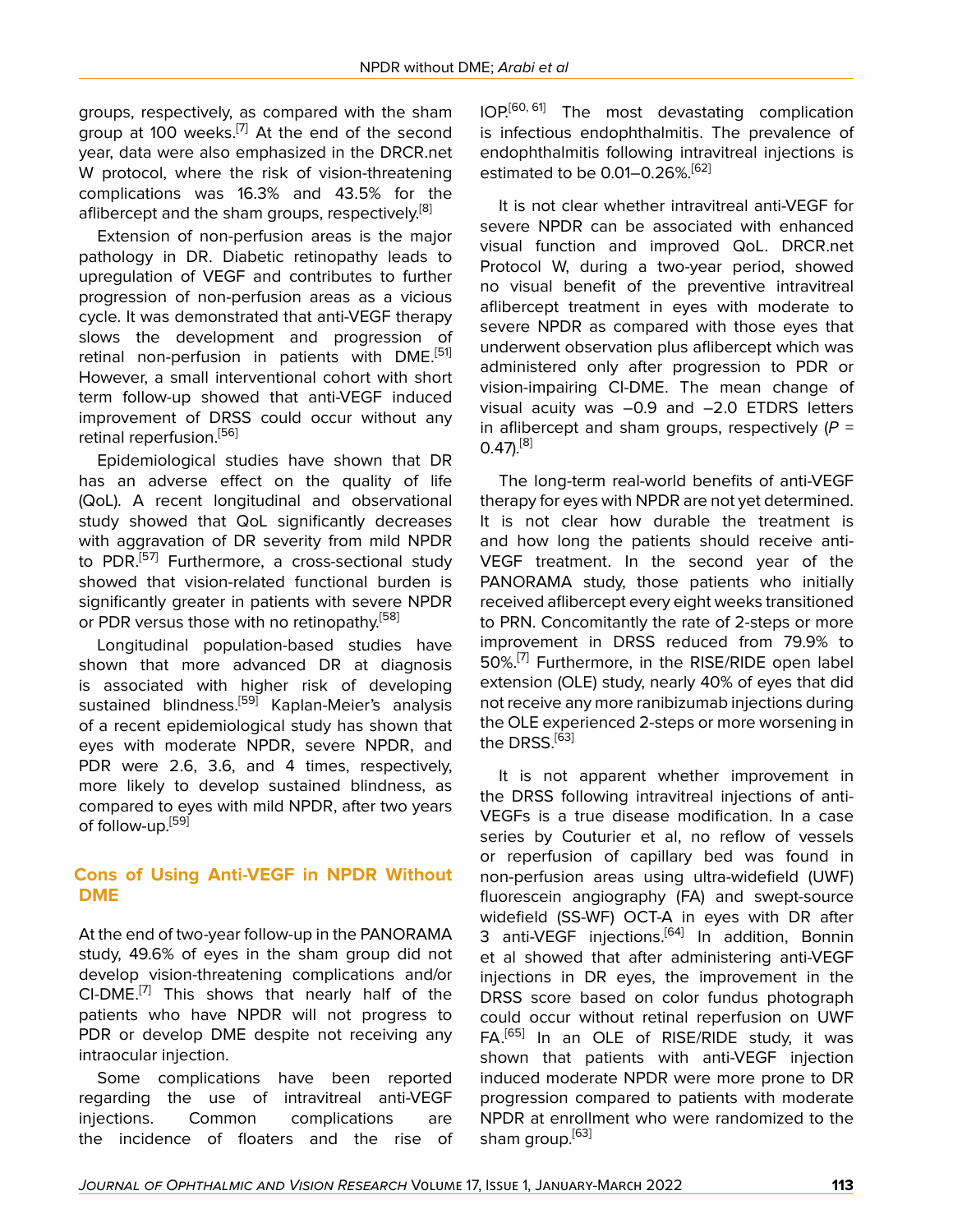The cost–benefit ratio is also a challenge that needs to be addressed. Answering this question requires more time and further studies.

### **Possible Effects of VEGF-independent Drugs on NPDR Course**

Inhibition of the VEGF independent pathways may also affect the course of DR. There is some evidence that angiopoietin/Tie2 and Rhoassociated kinase (ROCK) play an influential role in retinal perfusion. Inhibition of angiopoietin 2 may enhance the effects of VEGF inhibition in improving the DRSS.<sup>[\[55](#page-8-13)]</sup>

Expression of Rho-associated kinase (ROCK) is increased in diabetic eyes and activation of ROCK-1 induces focal retinal vasoconstriction and subsequent retinal ischemia.<sup>[[66,](#page-8-25) [67\]](#page-8-26)</sup> An in vivo study showed that fasudil (a specific ROCK inhibitor) decreased vasoconstriction, improved retinal flow, and could potentially reduce the retinal ischemia.<sup>[[67\]](#page-8-26)</sup> Intravitreal ripasudil also decreased the retinal non-perfusion areas and improved retinal blood flow in a murine model of retinal vein occlusion.<sup>[\[68](#page-8-27)]</sup> Ahmadieh et al reported that a combination of intravitreal bevacizumab and fasudil in eyes with persistent DME and macular ischemia was associated with significantly more visual improvement as compared with solely administering intravitreal bevacizumab. This significant visual improvement could be due to improved perfusion induced by the ROCK inhibitor.<sup>[\[69](#page-9-0)]</sup> Further research is needed to determine the role of ROCK inhibitors in ameliorating diabetes-induced retinal microvascular damage and improving DRSS.

### **SUMMARY**

The concept of slowing the progressive course of DR and preventing the vision-threatening complications of this potentially blinding disease may represent the initial sign of a paradigm shift from the observation, which has been the standard care for patients with NPDR to a new strategy comprising intravitreal anti-VEGF injections. However, there is not enough evidence supporting this paradigm shift at present. A new classification may help improving the management of NPDR based on recent progress in understanding of the pathophysiology and advances in treatment of DR

and addresses the need to possible paradigm shift in the future.

### **Financial Support and Sponsorship**

The authors declare that they did not receive any fund for the current manuscript or any research relevant to the present study.

### **Conflicts of Interest**

The authors have no conflicts of interest to declare.

#### *REFERENCES*

- <span id="page-6-0"></span>1. Gao HX, Regier EE, Close KL. International Diabetes Federation World Diabetes Congress 2015. *J Diabetes* 2016;8:300–302.
- <span id="page-6-1"></span>2. Shaw JE, Sicree RA, Zimmet PZ. Global estimates of the prevalence of diabetes for 2010 and 2030. *Diabetes Res Clin Pract* 2010;87:4–14.
- <span id="page-6-2"></span>3. Klein R, Lee KE, Knudtson MD, Gangnon RE, Klein BE. Changes in visual impairment prevalence by period of diagnosis of diabetes: the Wisconsin Epidemiologic Study of Diabetic Retinopathy. *Ophthalmology* 2009;116:1937– 1942.
- <span id="page-6-3"></span>4. Early Treatment Diabetic Retinopathy Study Research Group. Early photocoagulation for diabetic retinopathy. ETDRS report number 9. *Ophthalmology* 1991;98:766– 785.
- <span id="page-6-4"></span>5. Ip MS, Domalpally A, Hopkins JJ, Wong P, Ehrlich JS. Long-term effects of ranibizumab on diabetic retinopathy severity and progression. *Arch Ophthalmol* 2012;130:1145–1152.
- <span id="page-6-5"></span>6. Mitchell P, McAllister I, Larsen M, Staurenghi G, Korobelnik JF, Boyer DS, et al. Evaluating the impact of intravitreal aflibercept on diabetic retinopathy progression in the VIVID-DME and VISTA-DME studies. *Ophthalmol Retina* 2018;2:988–996.
- <span id="page-6-6"></span>7. Brown DM, Wykoff CC, Boyer D, Heier JS, Clark WL, Emanuelli A, et al. Evaluation of intravitreal aflibercept for the treatment of severe nonproliferative diabetic retinopathy: results from the PANORAMA randomized clinical trial. *JAMA Ophthalmol* 2021;139:1–10.
- <span id="page-6-7"></span>8. Maturi RK, Glassman AR, Josic K, Antoszyk AN, Blodi BA, Jampol LM, et al. Effect of intravitreous antivascular endothelial growth factor vs sham treatment for prevention of vision-threatening complications of diabetic retinopathy: the protocol W randomized clinical trial. *JAMA Ophthalmol* 2021;139:701–712.
- <span id="page-6-8"></span>9. Diabetes Control and Complications Trial Research Group. Effect of intensive diabetes treatment on the development and progression of long-term complications in adolescents with insulin-dependent diabetes mellitus: Diabetes Control and Complications Trial. *J Pediatr* 1994;125:177–188.
- <span id="page-6-9"></span>10. Stratton IM, Kohner EM, Aldington SJ, Turner RC, Holman RR, Manley SE, et al. UKPDS 50: risk factors for incidence and progression of retinopathy in Type II diabetes over 6 years from diagnosis. *Diabetologia* 2001;44:156–163.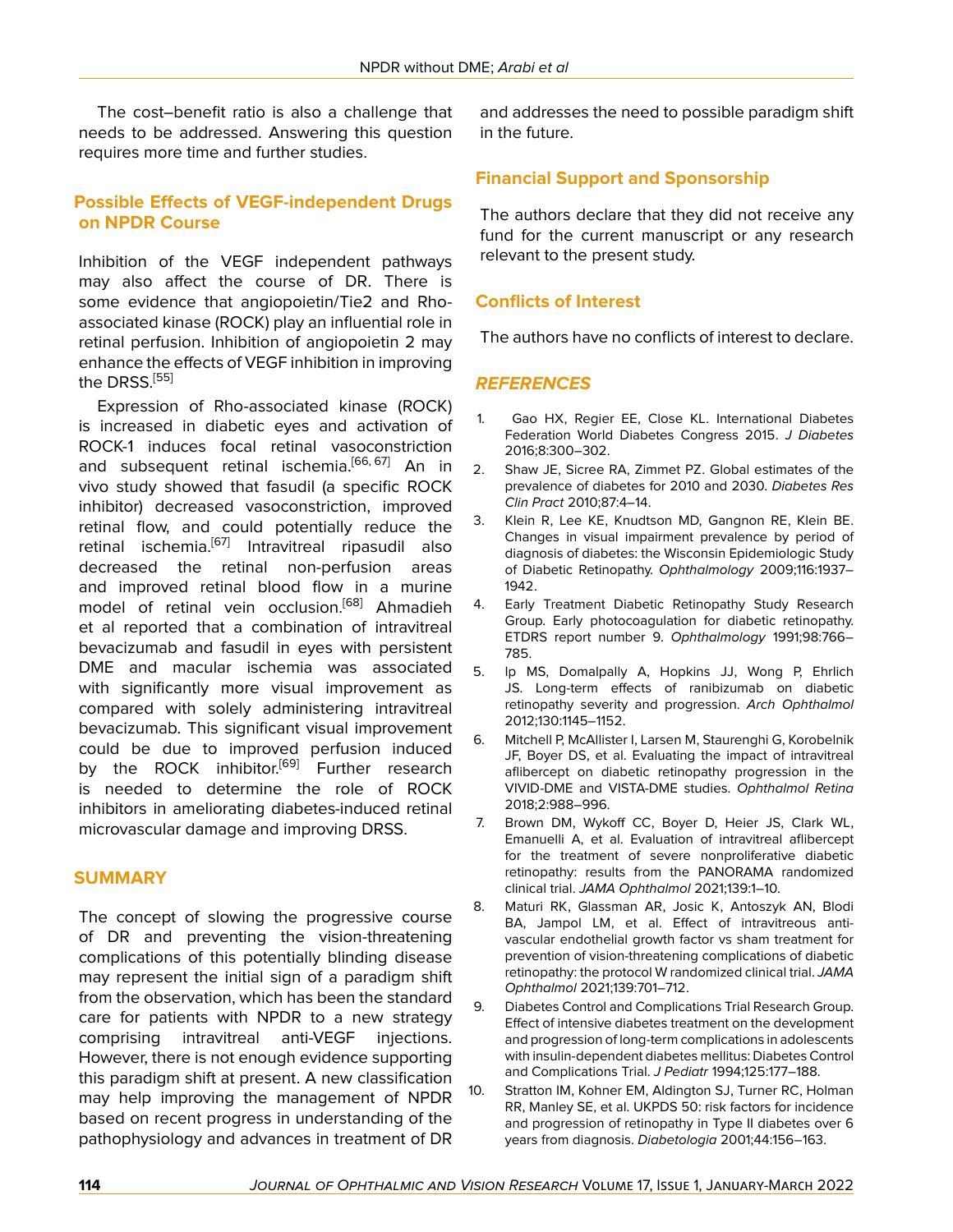- <span id="page-7-0"></span>11. Shichiri M, Kishikawa H, Ohkubo Y, Wake N. Long-term results of the Kumamoto Study on optimal diabetes control in type 2 diabetic patients. *Diabetes Care* 2000;23:B21– B29.
- 12. Wang PH, Lau J, Chalmers TC. Meta-analysis of effects of intensive blood-glucose control on late complications of type I diabetes. *Lancet* 1993;341:1306–1309.
- <span id="page-7-1"></span>13. Ohkubo Y, Kishikawa H, Araki E, Miyata T, Isami S, Motoyoshi S, et al. Intensive insulin therapy prevents the progression of diabetic microvascular complications in Japanese patients with non-insulin-dependent diabetes mellitus: a randomized prospective 6-year study. *Diabetes Res Clin Pract* 1995;28:103–117.
- <span id="page-7-2"></span>14. Drzewoski J, Kasznicki J, Trojanowski Z. The role of "metabolic memory" in the natural history of diabetes mellitus. *Pol Arch Med Wewn* 2009;119:493–500.
- <span id="page-7-3"></span>15. Holman RR, Paul SK, Bethel MA, Matthews DR, Neil HA. 10-year follow-up of intensive glucose control in type 2 diabetes. *N Engl J Med* 2008;359:1577–1589.
- <span id="page-7-4"></span>16. American Diabetes Association. Standards of medical care in diabetes-2014. *Diabetes Care* 2014;37:S14–S80.
- <span id="page-7-5"></span>17. UK Prospective Diabetes Study Group. Tight blood pressure control and risk of macrovascular and microvascular complications in type 2 diabetes: UKPDS 38. *BMJ* 1998;317:703–713.
- 18. Schrier RW, Estacio RO, Jeffers B. Appropriate blood pressure control in NIDDM (ABCD) trial. *Diabetologia* 1996;39:1646–1654.
- 19. Klein R, Klein BE, Moss SE, Cruickshanks KJ. The Wisconsin Epidemiologic Study of Diabetic Retinopathy: XVII. The 14-year incidence and progression of diabetic retinopathy and associated risk factors in type 1 diabetes. *Ophthalmology* 1998;105:1801–1815.
- <span id="page-7-6"></span>20. Estacio RO, Jeffers BW, Gifford N, Schrier RW. Effect of blood pressure control on diabetic microvascular complications in patients with hypertension and type 2 diabetes. *Diabetes Care* 2000;23:B54–B64.
- <span id="page-7-7"></span>21. Hansson L, Zanchetti A, Carruthers SG, Dahlof B, Elmfeldt D, Julius S, et al. Effects of intensive bloodpressure lowering and low-dose aspirin in patients with hypertension: principal results of the Hypertension Optimal Treatment (HOT) randomised trial. HOT Study Group. *Lancet* 1998;351:1755–1762.
- <span id="page-7-8"></span>22. Raum P, Lamparter J, Ponto KA, Peto T, Hoehn R, Schulz A, et al. Prevalence and cardiovascular associations of diabetic retinopathy and maculopathy: results from the Gutenberg Health Study. *PLoS One* 2015;10:e0127188.
- <span id="page-7-9"></span>23. Do DV, Wang X, Vedula SS, Marrone M, Sleilati G, Hawkins BS, et al. Blood pressure control for diabetic retinopathy. *Cochrane Database Syst Rev* 2015;1:CD006127.
- <span id="page-7-10"></span>24. Zhou Y, Wang C, Shi K, Yin X. Relationship between dyslipidemia and diabetic retinopathy: a systematic review and meta-analysis. *Medicine* 2018;97:e12283.
- <span id="page-7-11"></span>25. Srinivasan S, Raman R, Kulothungan V, Swaminathan G, Sharma T. Influence of serum lipids on the incidence and 39. progression of diabetic retinopathy and macular oedema: Sankara Nethralaya Diabetic Retinopathy Epidemiology and Molecular genetics Study-II. *Clin Exp Ophthalmol* 2017;45:894–900.
- <span id="page-7-12"></span>26. Chew EY, Davis MD, Danis RP, Lovato JF, Perdue LH, Greven C, et al. The effects of medical management on

the progression of diabetic retinopathy in persons with type 2 diabetes: the Action to Control Cardiovascular Risk in Diabetes (ACCORD) Eye Study. *Ophthalmology* 2014;121:2443–2451.

- <span id="page-7-13"></span>27. Keech AC, Mitchell P, Summanen PA, O'Day J, Davis TM, Moffitt MS, et al. Effect of fenofibrate on the need for laser treatment for diabetic retinopathy (FIELD study): a randomised controlled trial. *Lancet* 2007;370:1687–1697.
- <span id="page-7-14"></span>28. Mandala A, Armstrong A, Girresch B, Zhu J, Chilakala A, Chavalmane S, et al. Fenofibrate prevents iron induced activation of canonical Wnt/ß-catenin and oxidative stress signaling in the retina. *NPJ Aging Mech Dis* 2020;6:12.
- <span id="page-7-15"></span>29. Colhoun HM, Betteridge DJ, Durrington PN, Hitman GA, Neil HA, Livingstone SJ, et al. Primary prevention of cardiovascular disease with atorvastatin in type 2 diabetes in the Collaborative Atorvastatin Diabetes Study (CARDS): multicentre randomised placebo-controlled trial. *Lancet* 2004;364:685–696.
- <span id="page-7-16"></span>30. Collins R, Armitage J, Parish S, Sleigh P, Peto R. MRC/BHF Heart Protection Study of cholesterol-lowering with simvastatin in 5963 people with diabetes: a randomised placebo-controlled trial. *Lancet* 2003;361:2005–2016.
- <span id="page-7-17"></span>31. Hosseini MS, Rostami Z, Saadat A, Saadatmand SM, Naeimi E. Anemia and microvascular complications in patients with type 2 diabetes mellitus. *Nephrourol Mon* 2014;6:e19976.
- <span id="page-7-18"></span>32. Thomas M, Tsalamandris C, MacIsaac R, Jerums G. Anaemia in diabetes: an emerging complication of microvascular disease. *Curr Diabetes Rev* 2005;1:107–126.
- <span id="page-7-19"></span>33. Traveset A, Rubinat E, Ortega E, Alcubierre N, Vazquez B, Hernandez M, et al. Lower hemoglobin concentration is associated with retinal ischemia and the severity of diabetic retinopathy in type 2 diabetes. *J Diabetes Res* 2016;2016:3674946.
- <span id="page-7-20"></span>34. Ranil PK, Raman R, Rachepalli SR, Pal SS, Kulothungan V, Lakshmipathy P, et al. Anemia and diabetic retinopathy in type 2 diabetes mellitus. *J Assoc Physicians India* 2010;58:91–94.
- <span id="page-7-21"></span>35. Idiculla J, Nithyanandam S, Joseph M, Christeena J. Anemia as a risk factor for diabetic retinopathy (dr) with special reference to nutritional etiology. *Diabetes* 2018;67:591.
- <span id="page-7-22"></span>36. Luo BA, Gao F, Qin LL. The association between vitamin D deficiency and diabetic retinopathy in type 2 diabetes: a meta-analysis of observational studies. *Nutrients* 2017;9:307.
- <span id="page-7-23"></span>37. Lu L, Lu Q, Chen W, Li J, Li C, Zheng Z. Vitamin D3 protects against diabetic retinopathy by inhibiting high-glucose-induced activation of the ROS/TXNIP/NLRP3 inflammasome pathway. *J Diabetes Res* 2018;2018:8193523.
- <span id="page-7-24"></span>38. Cai X, Chen Y, Yang W, Gao X, Han X, Ji L. The association of smoking and risk of diabetic retinopathy in patients with type 1 and type 2 diabetes: a meta-analysis. *Endocrine* 2018;62:299–306.
	- Moss SE, Klein R, Klein BE. Cigarette smoking and tenyear progression of diabetic retinopathy. *Ophthalmology* 1996;103:1438–1442.
- <span id="page-7-26"></span><span id="page-7-25"></span>40. Moutray T, Evans JR, Lois N, Armstrong DJ, Peto T, Azuara-Blanco A. Different lasers and techniques for proliferative diabetic retinopathy. *Cochrane Database Syst Rev* 2018;3:Cd012314.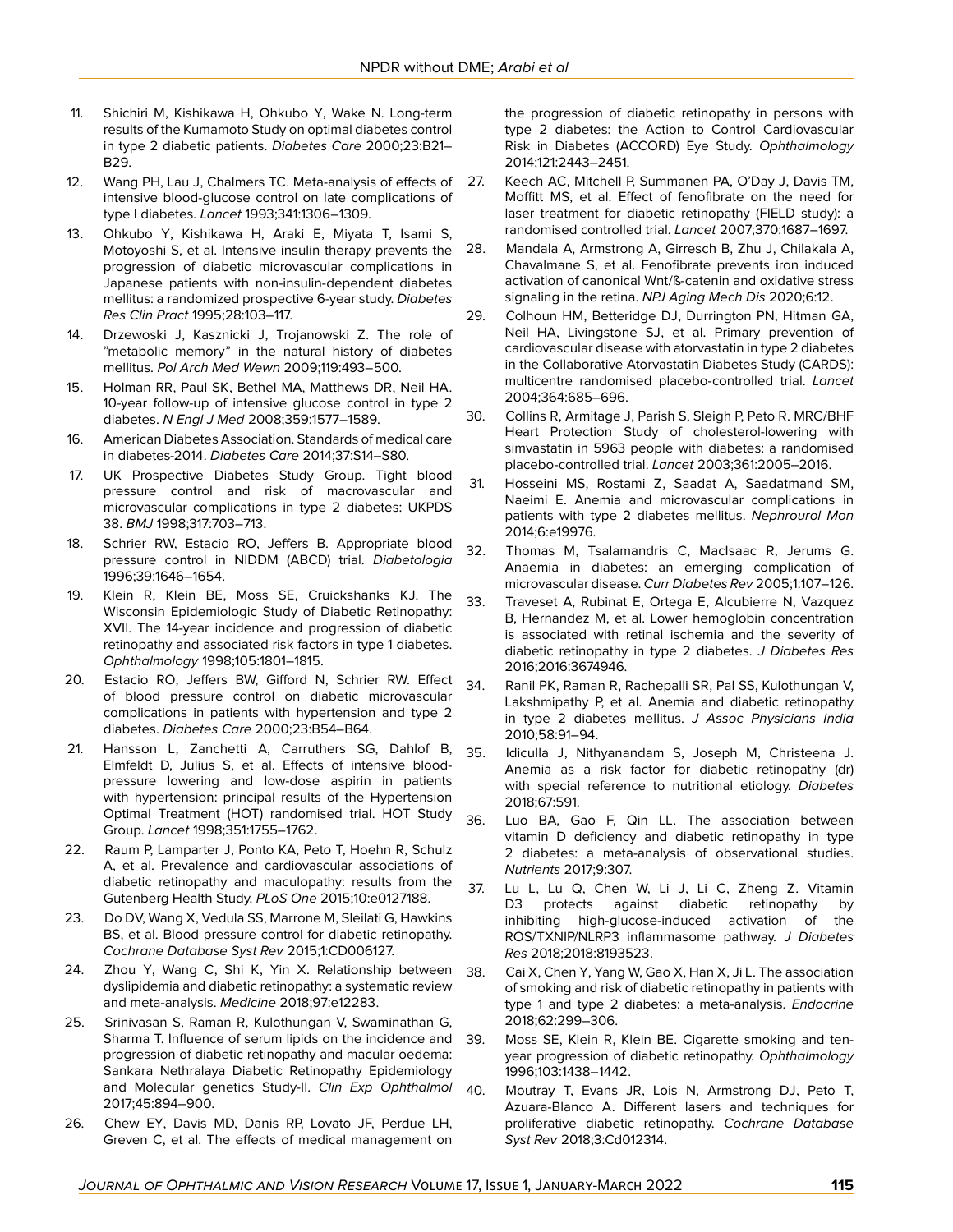- <span id="page-8-0"></span>41. The Diabetic Retinopathy Study Research Group. Indications for photocoagulation treatment of diabetic retinopathy: Diabetic Retinopathy Study Report no. 14. *Int Ophthalmol Clin* 1987;27:239–253.
- <span id="page-8-14"></span>42. Early Treatment Diabetic Retinopathy Study Research Group. Fundus photographic risk factors for progression of diabetic retinopathy. ETDRS report number 12. *Ophthalmology* 1991;98:823–833.
- <span id="page-8-1"></span>43. Mistry H, Auguste P, Lois N, Waugh N. Diabetic retinopathy and the use of laser photocoagulation: is it cost-effective to treat early? *BMJ Open Ophthalmol* 2017;2:e000021.
- <span id="page-8-2"></span>44. Royle P, Mistry H, Auguste P, Shyangdan D, Freeman K, Lois N, et al. Pan-retinal photocoagulation and other forms of laser treatment and drug therapies for nonproliferative diabetic retinopathy: systematic review and economic evaluation. *Health Technol Assess* 2015;19:v– xxviii, 1–247.
- <span id="page-8-3"></span>45. El Rami H, Barham R, Sun JK, Silva PS. Evidence-based treatment of diabetic retinopathy. *Semin Ophthalmol* 2017;32:67–74.
- <span id="page-8-4"></span>46. Fong DS, Girach A, Boney A. Visual side effects of successful scatter laser photocoagulation surgery for proliferative diabetic retinopathy: a literature review. *Retina* 2007;27:816–824.
- <span id="page-8-5"></span>47. Iwase T, Kobayashi M, Yamamoto K, Ra E, Terasaki H. Effects of photocoagulation on ocular blood flow in patients with severe non-proliferative diabetic retinopathy. *PLoS One* 2017;12:e0174427.
- <span id="page-8-6"></span>48. Aiello LP, Avery RL, Arrigg PG, Keyt BA, Jampel HD, Shah ST, et al. Vascular endothelial growth factor in ocular fluid of patients with diabetic retinopathy and other retinal disorders. *N Engl J Med* 1994;331:1480–1487.
- <span id="page-8-7"></span>49. Adamis AP, Miller JW, Bernal MT, D'Amico DJ, Folkman J, Yeo TK, et al. Increased vascular endothelial growth factor levels in the vitreous of eyes with proliferative diabetic retinopathy. *Am J Ophthalmol* 1994;118:445–450.
- <span id="page-8-8"></span>50. Zhao Y, Singh RP. The role of anti-vascular endothelial growth factor (anti-VEGF) in the management of proliferative diabetic retinopathy. *Drugs Context* 2018;7:212532.
- <span id="page-8-9"></span>51. Campochiaro PA, Wykoff CC, Shapiro H, Rubio RG, Ehrlich JS. Neutralization of vascular endothelial growth factor slows progression of retinal nonperfusion in patients with diabetic macular edema. *Ophthalmology* 2014;121:1783– 1789.
- <span id="page-8-10"></span>52. Mitchell P, McAllister I, Larsen M, Staurenghi G, Korobelnik JF, Boyer DS, et al. Evaluating the impact of intravitreal aflibercept on diabetic retinopathy progression in the VIVID-DME and VISTA-DME studies. *Ophthalmol Retina* 2018;2:988–996.
- <span id="page-8-11"></span>53. Bressler SB, Liu D, Glassman AR, Blodi BA, Castellarin AA, Jampol LM, et al. Change in diabetic retinopathy through 2 years: secondary analysis of a randomized clinical trial comparing aflibercept, bevacizumab, and ranibizumab. *JAMA Ophthalmol* 2017;135:558–568.
- <span id="page-8-12"></span>54. Lim JI. Long-term clinical impact of intravitreal anti-VEGF therapy for severe non-proliferative diabetic retinopathy (NPDR): analyses through a discrete event 68. simulation model. Association for Research in Vision and Ophthalmology Annual Meeting; May 6, 2021; virtual meeting.
- <span id="page-8-13"></span>55. Sahni J, Patel SS, Dugel PU, Khanani AM, Jhaveri CD, Wykoff CC, et al. Simultaneous inhibition of angiopoietin-2 and vascular endothelial growth factor-A with faricimab in diabetic macular edema: BOULEVARD phase 2 randomized trial. *Ophthalmology* 2019;126:1155–1170.
- <span id="page-8-15"></span>56. Bonnin S, Dupas B, Lavia C, Erginay A, Dhundass M, Couturier A, et al. Anti-vascular endothelial growth factor therapy can improve diabetic retinopathy score without change in retinal perfusion. *Retina* 2019;39:426–434.
- <span id="page-8-16"></span>57. Yadav P, Singh SV, Nada M, Dahiya M. Impact of severity of diabetic retinopathy on quality of life in type 2 Indian diabetic patients. *Int J Community Med Public Health* 2021;8:207–211.
- <span id="page-8-17"></span>58. Willis JR, Doan QV, Gleeson M, Haskova Z, Ramulu P, Morse L, et al. Vision-related functional burden of diabetic retinopathy across severity levels in the United States. *JAMA Ophthalmol* 2017;135:926–932.
- <span id="page-8-18"></span>59. Wykoff CC, Khurana RN, Nguyen QD, Kelly SP, Lum F, Hall R, et al. Risk of blindness among patients with diabetes and newly diagnosed diabetic retinopathy. *Diabetes Care* 2021;44:748–756.
- <span id="page-8-19"></span>60. Wu L, Martinez-Castellanos MA, Quiroz-Mercado H, Arevalo JF, Berrocal MH, Farah ME, et al. Twelve-month safety of intravitreal injections of bevacizumab (Avastin): results of the Pan-American Collaborative Retina Study Group (PACORES). *Graefes Arch Clin Exp Ophthalmol* 2008;246:81–87.
- <span id="page-8-20"></span>61. Shikari H, Silva PS, Sun JK. Complications of intravitreal injections in patients with diabetes. *Semin Ophthalmol* 2014;29:276–289.
- <span id="page-8-22"></span><span id="page-8-21"></span>62. Menchini F, Toneatto G, Miele A, Donati S, Lanzetta P, Virgili G. Antibiotic prophylaxis for preventing endophthalmitis after intravitreal injection: a systematic review. *Eye* 2018;32:1423–1431.
	- Goldberg RA. What happens to diabetic retinopathy severity scores with less aggressive treatment? A post hoc analysis of the RISE and RIDE open label extension study. Paper presented at: the American Society of Retina Specialists Annual Meeting; July 29, 2019; Chicago, IL.
- <span id="page-8-23"></span>64. Couturier A, Rey PA, Erginay A, Lavia C, Bonnin S, Dupas B, et al. Widefield oct-angiography and fluorescein angiography assessments of nonperfusion in diabetic retinopathy and edema treated with anti-vascular endothelial growth factor. *Ophthalmology* 2019;126:1685– 1694.
- <span id="page-8-24"></span>65. Bonnin S, Dupas B, Lavia C, Erginay A, Dhundass M, Couturier A, et al. Anti-vascular endothelial growth factor therapy can improve diabetic retinopathy score without change in retinal perfusion. *Retina* 2019;39:426–434.
- <span id="page-8-25"></span>66. Arita R, Hata Y, Nakao S, Kita T, Miura M, Kawahara S, et al. Rho kinase inhibition by fasudil ameliorates diabetesinduced microvascular damage. *Diabetes* 2009;58:215– 226.
- <span id="page-8-26"></span>67. Rothschild PR, Salah S, Berdugo M, Gélizé E, Delaunay K, Naud MC, et al. ROCK-1 mediates diabetes-induced retinal pigment epithelial and endothelial cell blebbing: contribution to diabetic retinopathy. *Sci Rep* 2017;7:8834.
- <span id="page-8-27"></span>68. Hida Y, Nakamura S, Nishinaka A, Inoue Y, Shimazawa M, Hara H. Effects of ripasudil, a ROCK inhibitor, on retinal edema and nonperfusion area in a retinal vein occlusion murine model. *J Pharmacol Sci* 2018;137:129–136.